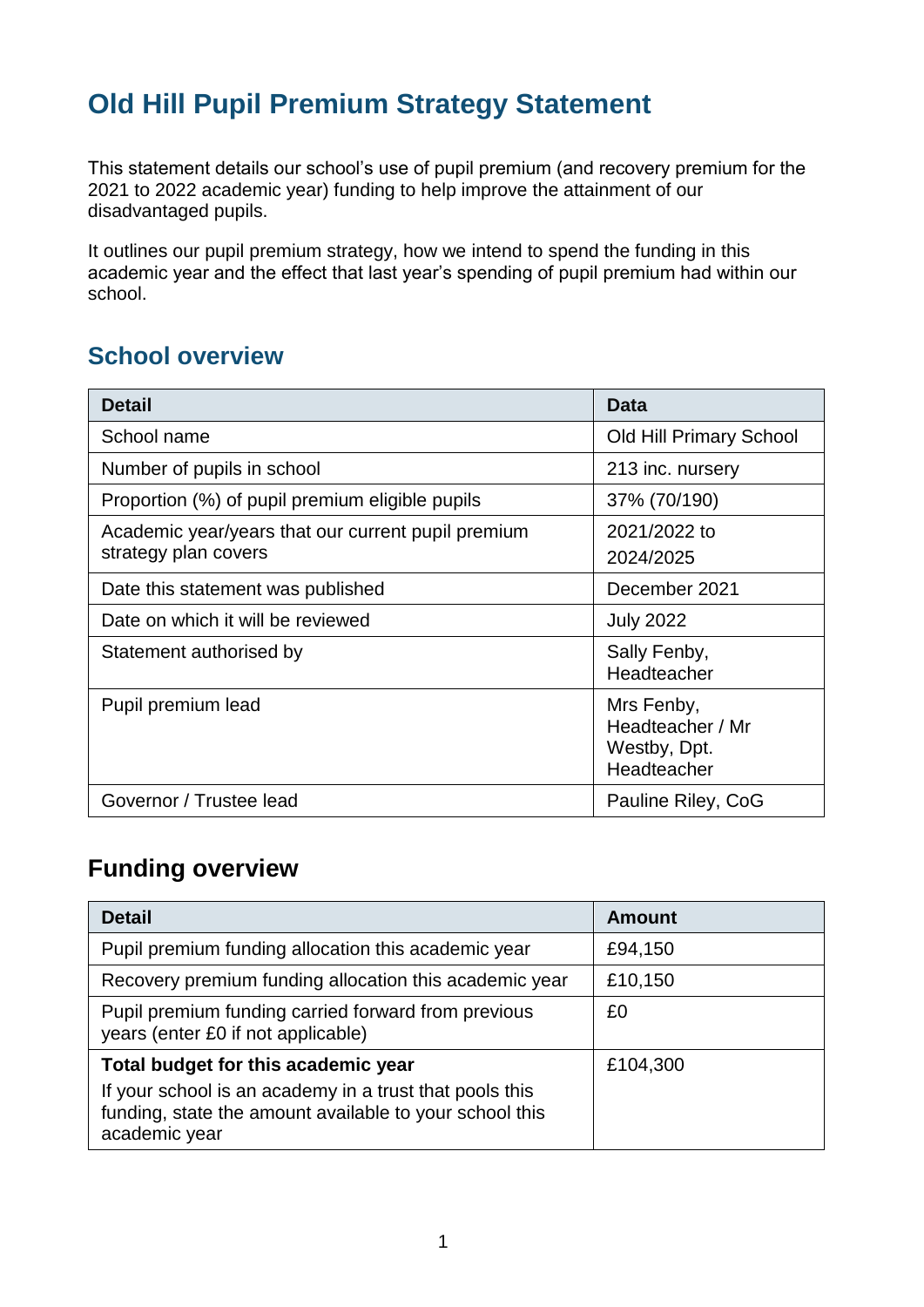# **Part A: Pupil premium strategy plan**

### **Statement of intent**

Our intention is that all pupils, irrespective of their background or the challenges they face, make good progress and achieve high attainment across all subject areas. The focus of our pupil premium strategy is to support disadvantaged pupils to achieve that goal, including progress for those who are already high attainers.

We will consider the challenges faced by vulnerable pupils, such as those who have a social worker and young carers. The activity we have outlined in this statement is also intended to support their needs, regardless of whether they are disadvantaged or not.

High-quality teaching is at the heart of our approach, with a focus on areas in which disadvantaged pupils require the most support. This is proven to have the greatest impact on closing the disadvantage attainment gap and at the same time will benefit the non-disadvantaged pupils in our school. Implicit in the intended outcomes detailed below, is the intention that non-disadvantaged pupils' attainment will be sustained and improved alongside progress for their disadvantaged peers.

Our strategy is also integral to wider school plans for education recovery, notably in its targeted support through the National Tutoring Programme for pupils whose education has been worst affected, including non-disadvantaged pupils.

Our approach will be responsive to common challenges and individual needs, rooted in robust diagnostic assessment, not assumptions about the impact of disadvantage. The approaches we have adopted complement each other to help pupils excel. To ensure they are effective we will:

- ensure disadvantaged pupils are challenged in the work that they're set
- act early to intervene at the point need is identified
- adopt a whole school approach in which all staff take responsibility for disadvantaged pupils' outcomes and raise expectations of what they can achieve
- support disadvantaged pupils by getting them 'ready to learn'
- teach pupils 'powerful knowledge' to enhance their cultural capital
- continue to ensure the quality of teaching & interventions are of the highest standard
- forest school provision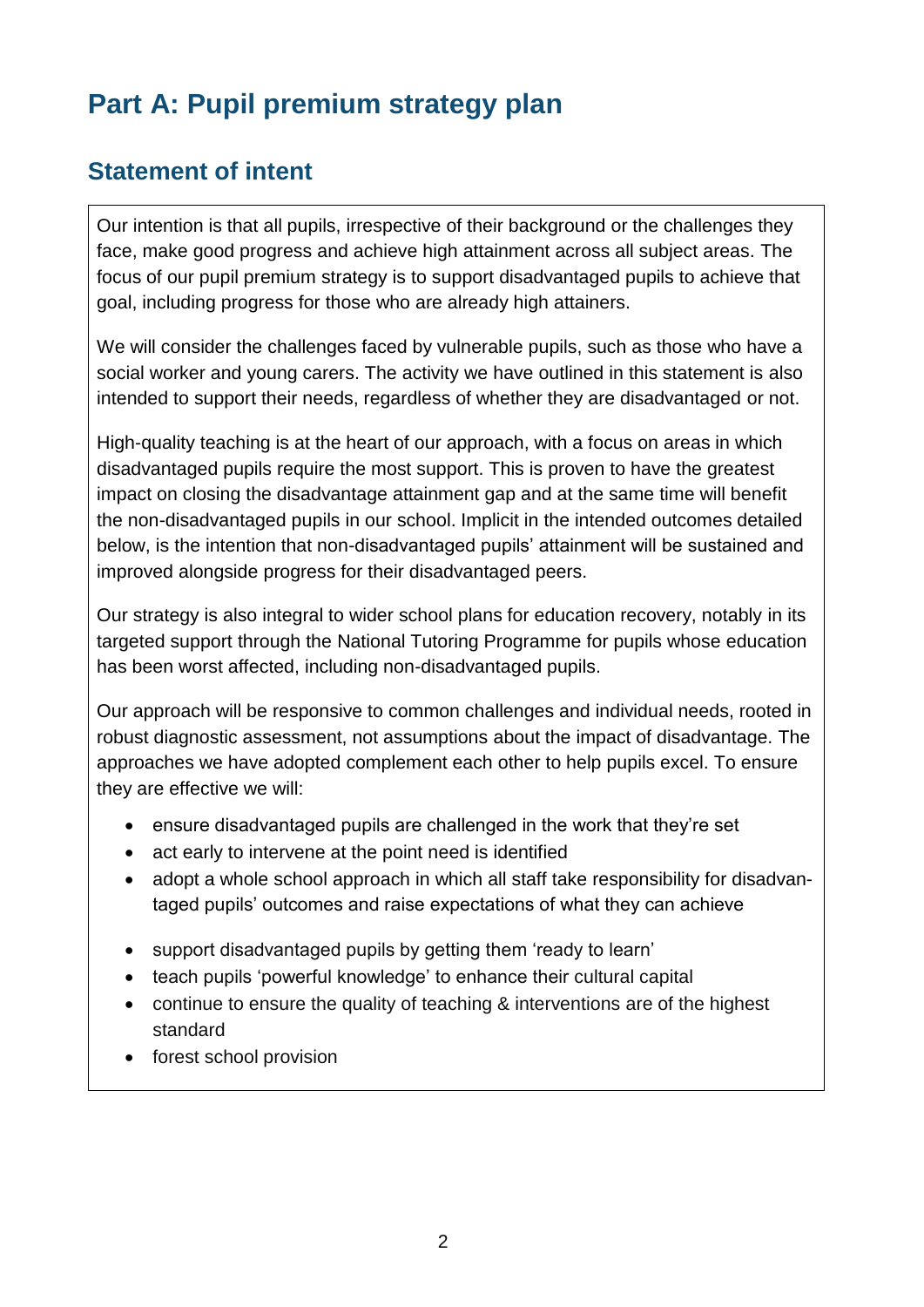## **Challenges**

This details the key challenges to achievement that we have identified among our disadvantaged pupils.

| <b>Challenge</b><br>number | <b>Detail of challenge</b>                                                                                                                                                                                                                                                                                                                                            |
|----------------------------|-----------------------------------------------------------------------------------------------------------------------------------------------------------------------------------------------------------------------------------------------------------------------------------------------------------------------------------------------------------------------|
| 1                          | Assessments, observations, and discussions with pupils indicate under-<br>developed oral language skills and vocabulary gaps among many disad-<br>vantaged pupils. These are especially evident from Early Years and<br>KS1 children and in general, are more prevalent among our disadvan-<br>taged pupils than their peers. Communication & Language: vocab deficit |
|                            | "Simply in words heard, the average child on welfare was having half as<br>much experience per hour (616 words per hour) as the average work-<br>ing-class child (1,251 words per hour) and less than one-third that of the<br>average child in a professional family (2,153 words per hour)" (Hart &<br>Risley 2003, 8).                                             |
| 2                          | Assessments, observations, and discussions with pupils suggest disad-<br>vantaged pupils generally have greater difficulties with phonics than<br>their peers. This negatively impacts their development as readers.                                                                                                                                                  |
| 3                          | Internal and external (where available) assessments indicate that maths<br>attainment among disadvantaged pupils is significantly below that of<br>non-disadvantaged pupils.                                                                                                                                                                                          |
|                            | On entry to Reception class in the last three years, between 83 - 96% of<br>our disadvantaged pupils arrive below age-related expectations com-<br>pared to 58 - 67% of other pupils.                                                                                                                                                                                 |
|                            | This gap is closed and often reversed by the end of Key Stage 2, as evi-<br>denced by national testing. We would like to close the gap even sooner.                                                                                                                                                                                                                   |
| 4                          | Our assessments and observations indicate that the education and well-<br>being of many of our disadvantaged pupils have been impacted by par-<br>tial school closures to a greater extent than for other pupils. These find-<br>ings are supported by national studies.                                                                                              |
|                            | This has resulted in significant knowledge gaps leading to pupils falling<br>further behind age-related expectations, especially in maths.                                                                                                                                                                                                                            |
| 5                          | Our assessments (including wellbeing survey), observations and discus-<br>sions with pupils and families have identified social and emotional is-<br>sues for many pupils including a lack of enrichment opportunities during<br>school closure. These challenges particularly affect disadvantaged pu-<br>pils, including their attainment.                          |
|                            | Teacher referrals for support have markedly increased during the pan-<br>demic. 22 pupils (41% of whom are disadvantaged) currently require ad-<br>ditional support with social and emotional needs, with all 22 receiving<br>small group interventions & nurture provision.                                                                                          |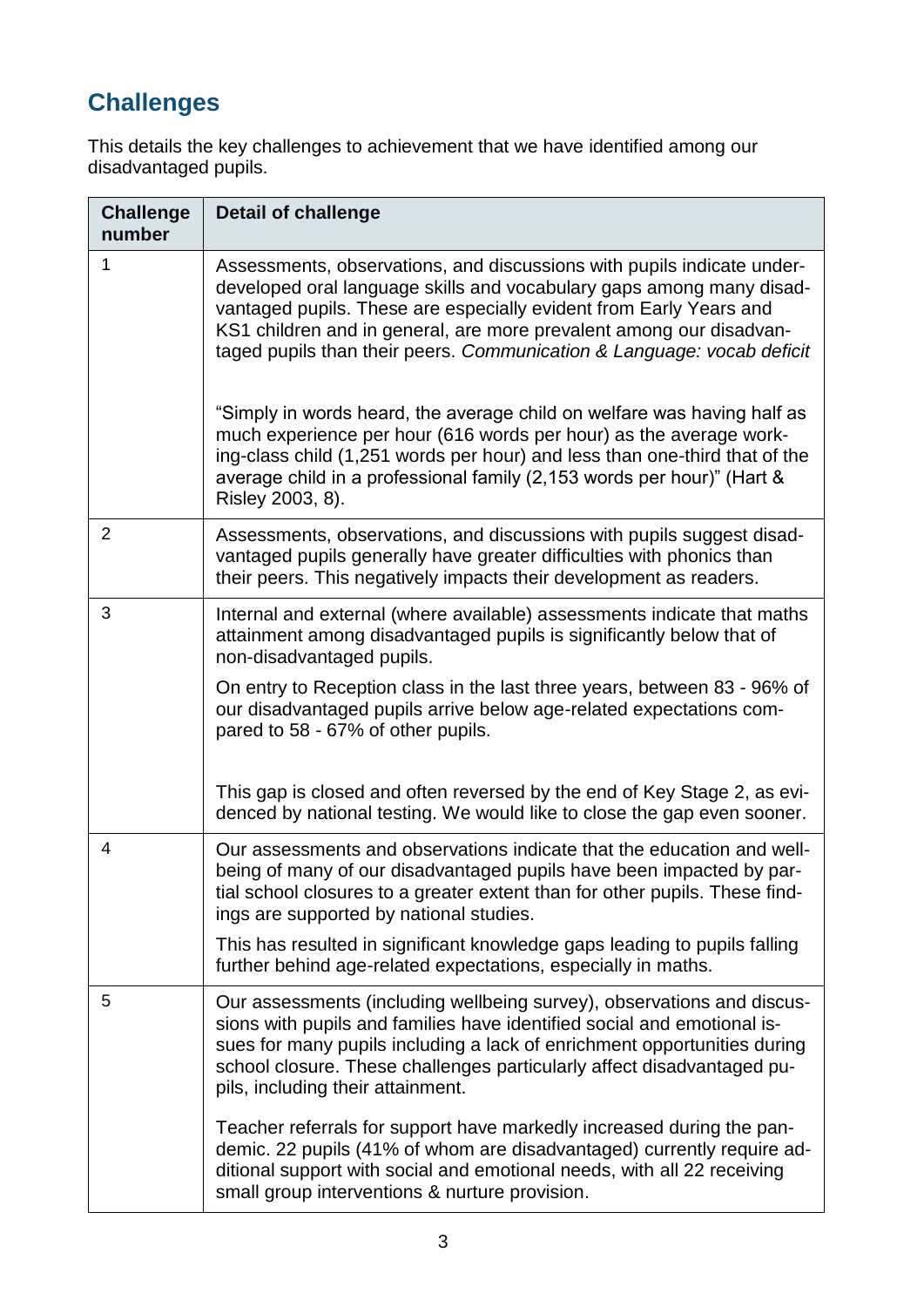| 6 | Our attendance data over the last 3 years indicates that attendance and<br>punctuality among disadvantaged pupils has been between 1 - 3%<br>lower than for non-disadvantaged pupils.                                                                                                      |           |            |           |  |
|---|--------------------------------------------------------------------------------------------------------------------------------------------------------------------------------------------------------------------------------------------------------------------------------------------|-----------|------------|-----------|--|
|   | Over three years, the percentage of 'persistently absent' disadvantaged<br>pupils ranged from 18% - 29% compared to 8% - 10% of their peers<br>during that period. Our assessments and observations indicate that ab-<br>senteeism is negatively impacting disadvantaged pupils' progress. |           |            |           |  |
|   |                                                                                                                                                                                                                                                                                            | 2018-2019 | 2019-2020* | 2020-2021 |  |
|   | Attendance (non pp)                                                                                                                                                                                                                                                                        | 95%       | 96.1%      | 95.7%     |  |
|   | <b>Disadvantaged</b>                                                                                                                                                                                                                                                                       | 94%       | 94.5%      | 92.5%     |  |
|   | Gap                                                                                                                                                                                                                                                                                        | $-1%$     | $-1.6%$    | $-3.2%$   |  |
|   | *3 half-terms only                                                                                                                                                                                                                                                                         |           |            |           |  |
|   | 2018-2019<br>2019-2020*<br>2020-2021                                                                                                                                                                                                                                                       |           |            |           |  |
|   | <b>Persistent Absentees</b><br>(non pp)                                                                                                                                                                                                                                                    | 11.65%    | 10.38%     | 8%        |  |
|   | <b>Disadvantaged</b>                                                                                                                                                                                                                                                                       | 20.78%    | 18.67%     | 29.1%     |  |
|   | Gap                                                                                                                                                                                                                                                                                        | $-9.13%$  | $-8.29%$   | $-21.1%$  |  |
|   | *3 half-terms only                                                                                                                                                                                                                                                                         |           |            |           |  |

### **Intended outcomes**

This explains the outcomes we are aiming for **by the end of our current strategy plan**, and how we will measure whether they have been achieved.

| <b>Intended outcome</b>                                                           | <b>Success criteria</b>                                                                                                                                                                                                                                                   |
|-----------------------------------------------------------------------------------|---------------------------------------------------------------------------------------------------------------------------------------------------------------------------------------------------------------------------------------------------------------------------|
| Improved oral<br>language skills and<br>vocabulary among<br>disadvantaged pupils. | Assessments and observations indicate significantly im-<br>proved oral language among disadvantaged pupils. This is<br>evident when triangulated with other sources of evidence,<br>including engagement in lessons, book scrutiny and ongo-<br>ing formative assessment. |
| Sustained reading<br>attainment among<br>disadvantaged pupils.                    | KS1 reading outcomes in 2024/25 show that more than<br>80% of disadvantaged pupils met the expected standard.                                                                                                                                                             |
|                                                                                   | KS2 reading outcomes in 2024/25 show that more than<br>90% of disadvantaged pupils met the expected standard.                                                                                                                                                             |
| Sustained maths<br>attainment for                                                 | KS1 maths outcomes in 2024/25 show that more than 80%<br>of disadvantaged pupils met the expected standard.                                                                                                                                                               |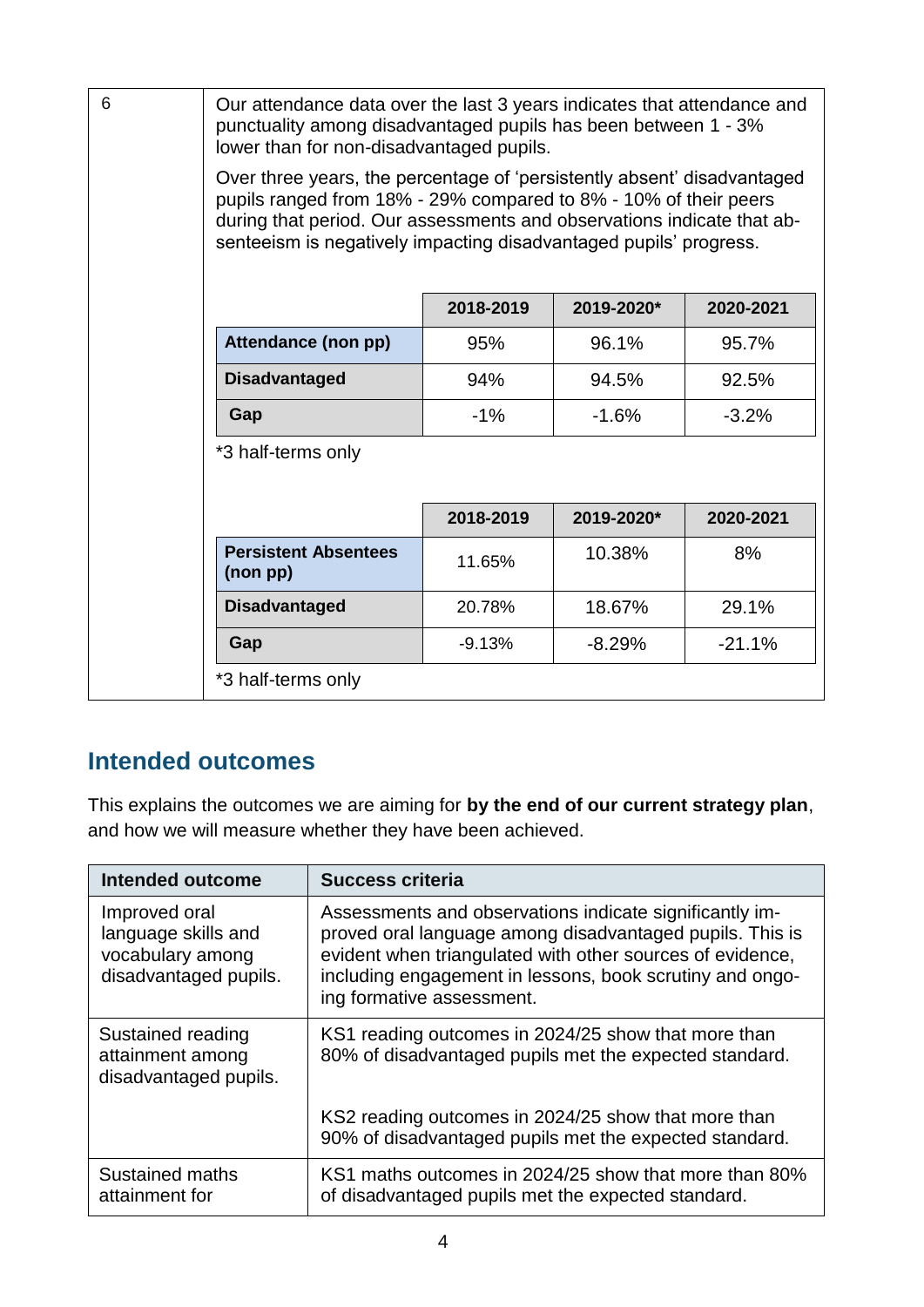| disadvantaged pupils at<br>the end of KS1 & KS2.                                                                           | KS2 reading outcomes in 2024/25 show that more than<br>90% of disadvantaged pupils met the expected standard.                                                                                                                                                                                                                                                                                                             |
|----------------------------------------------------------------------------------------------------------------------------|---------------------------------------------------------------------------------------------------------------------------------------------------------------------------------------------------------------------------------------------------------------------------------------------------------------------------------------------------------------------------------------------------------------------------|
| To achieve and sustain<br>improved wellbeing for<br>all pupils in our school,<br>particularly our<br>disadvantaged pupils. | Sustained high levels of wellbeing from 2024/25 demon-<br>strated by:<br>qualitative data from student voice, student and parent<br>surveys and teacher observations<br>a significant increase in participation in enrichment ac-<br>tivities, particularly among disadvantaged pupils                                                                                                                                    |
| To achieve and sustain<br>improved attendance<br>for all pupils,<br>particularly our<br>disadvantaged pupils.              | Sustained high attendance from 2024/25 demonstrated by:<br>the overall absence rate for all pupils being no more<br>than 4%, and the attendance gap between disadvan-<br>taged pupils and their non-disadvantaged peers being<br>reduced by 3%.<br>the percentage of all pupils who are persistently absent<br>being below 14% and the figure among disadvantaged<br>pupils being no more than 9% lower than their peers. |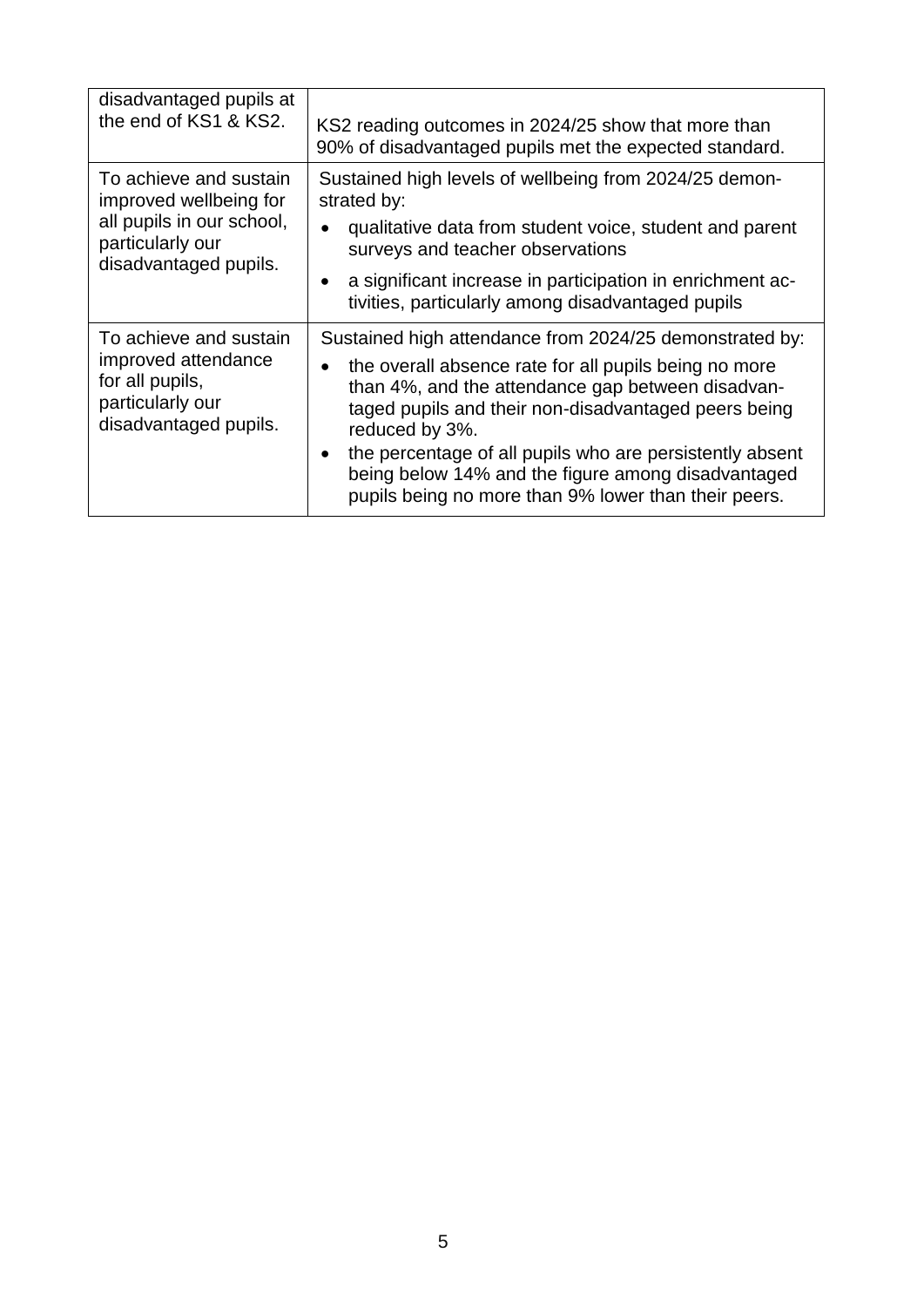## **Activity in this academic year**

This details how we intend to spend our pupil premium (and recovery premium funding) **this academic year** to address the challenges listed above.

#### **Teaching**

Budgeted cost: **£55,300**

| <b>Activity</b>                                                                                                                                                                   | <b>Evidence that supports this</b><br>approach                                                                                                                                                                                  | <b>Challenge</b><br>number(s)<br>addressed |
|-----------------------------------------------------------------------------------------------------------------------------------------------------------------------------------|---------------------------------------------------------------------------------------------------------------------------------------------------------------------------------------------------------------------------------|--------------------------------------------|
| Purchase of diagnostic<br>assessments.                                                                                                                                            | When used effectively, diagnostic<br>assessments can indicate areas for<br>development with individual pupils or                                                                                                                | 1, 2, 3, 4                                 |
| Training for staff to ensure<br>assessments are interpreted<br>and administered correctly.                                                                                        | across classes and year groups. Some<br>methods can also help teachers isolate<br>the specific misconceptions pupils                                                                                                            |                                            |
| 2017, Hasbrouck and<br><b>Tindal Fluency Scale</b>                                                                                                                                | might hold. (EEF)                                                                                                                                                                                                               |                                            |
| <b>Number Stacks Maths</b><br>$\bullet$<br><b>Diagnostic Assessment</b>                                                                                                           |                                                                                                                                                                                                                                 |                                            |
| Targeted reading<br>practice for Years 1-3 x5<br>sessions per week                                                                                                                |                                                                                                                                                                                                                                 |                                            |
| Targeted reading<br>practice for Reception x3<br>sessions per week                                                                                                                |                                                                                                                                                                                                                                 |                                            |
| <b>Low Stakes Quizzing</b>                                                                                                                                                        |                                                                                                                                                                                                                                 |                                            |
| Standardised<br><b>Assessments</b>                                                                                                                                                |                                                                                                                                                                                                                                 |                                            |
| Embedding dialogic activities<br>across the school curricu-<br>lum. These can support pu-<br>pils to articulate key ideas,<br>consolidate understanding<br>and extend vocabulary. | There is a strong evidence base that<br>suggests oral language interventions,<br>including dialogic activities such as<br>high-quality classroom discussion, are<br>inexpensive to implement with high im-<br>pacts on reading: | 1, 4                                       |
| We will purchase resources<br>and fund ongoing teacher<br>training and release time.                                                                                              | Oral language approaches might in-<br>clude:<br>targeted reading aloud and book<br>discussion with pupils;                                                                                                                      |                                            |
|                                                                                                                                                                                   | explicitly extending pupils' spo-<br>ken vocabulary;                                                                                                                                                                            |                                            |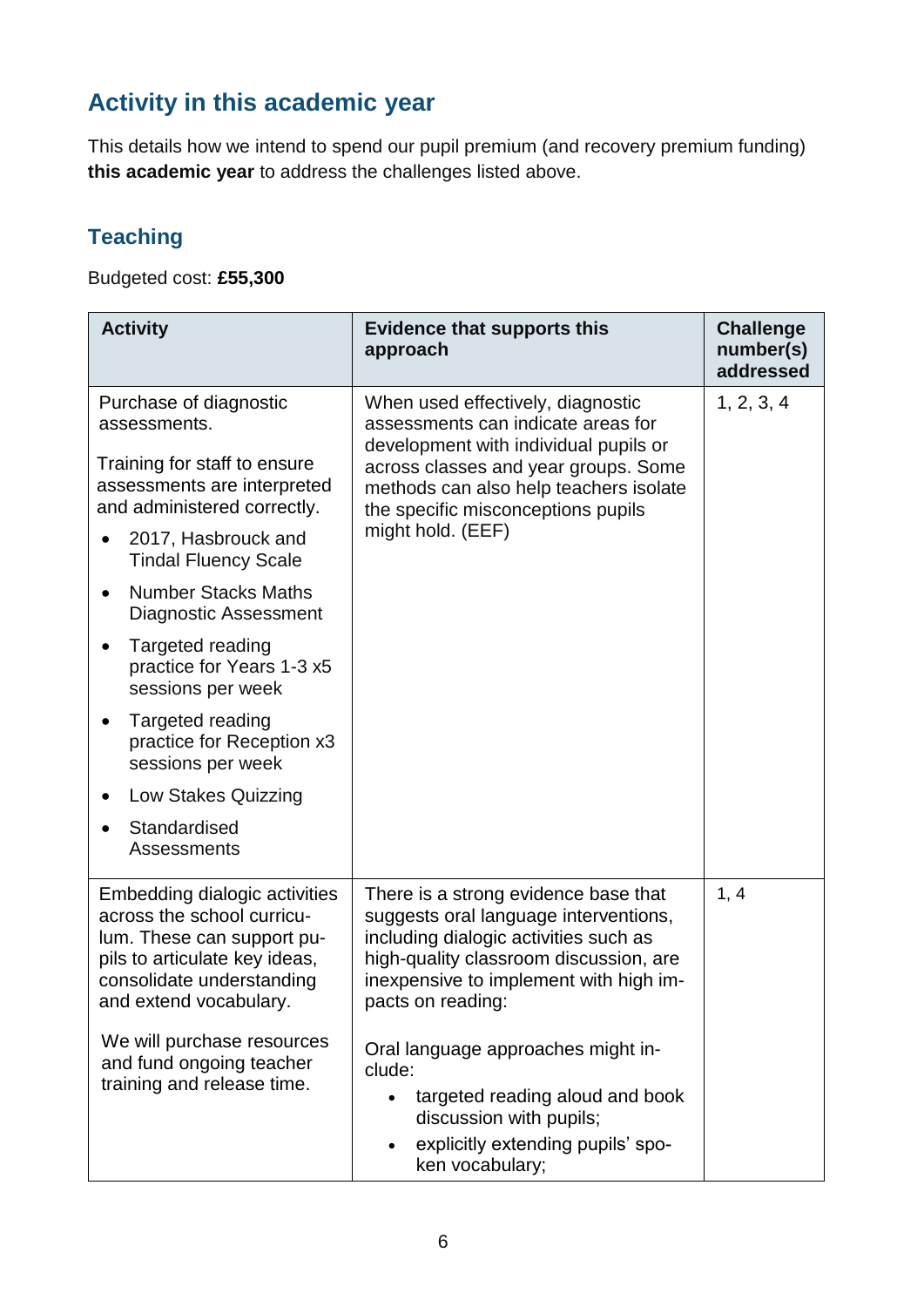|                                                                                                                                                                                                                                                                                                                           | the use of structured questioning<br>$\bullet$<br>to develop reading comprehen-<br>sion; and<br>the use of purposeful, curricu-<br>$\bullet$<br>lum-focused, dialogue and inter-<br>action.<br>(EEF)                                                                                                                                                                                 |                |
|---------------------------------------------------------------------------------------------------------------------------------------------------------------------------------------------------------------------------------------------------------------------------------------------------------------------------|--------------------------------------------------------------------------------------------------------------------------------------------------------------------------------------------------------------------------------------------------------------------------------------------------------------------------------------------------------------------------------------|----------------|
| Purchase of DfE approved<br>phonics programme, 'Little<br>Wandle' to secure stronger<br>phonics teaching for all pu-<br>pils.<br>We will fund teacher release<br>time to embed training and                                                                                                                               | Phonics approaches have a strong<br>evidence base that indicates a positive<br>impact on the accuracy of word reading<br>(though not necessarily<br>comprehension), particularly for<br>disadvantaged pupils.<br>(EEF)                                                                                                                                                               | $\overline{2}$ |
| consistency with delivery.                                                                                                                                                                                                                                                                                                |                                                                                                                                                                                                                                                                                                                                                                                      |                |
| Enhancement of our maths<br>teaching and curriculum<br>planning in line with DfE and<br>EEF guidance.<br>We will continue to fund<br>teacher release time to em-<br>bed key elements of guid-<br>ance in school and to access<br>Maths Hub resources and<br>CPD (including Teaching for<br>Mastery training).             | NCETM guidance including 'Ready to<br>Progress'<br>The EEF guidance is based on a range<br>of the best available evidence:<br><b>Improving Mathematics in Key Stages</b><br>$2$ and $3$                                                                                                                                                                                              | 3, 4           |
| Enhancement of our<br>humanities curriculum<br>planning with considerations<br>from Ofsted's Research<br><b>Review Series.</b><br>We will fund subject leader<br>release time to enhance<br>subject leader knowledge,<br>who in turn, will train<br>teachers. All subject leaders<br>will have approx. 20hrs per<br>year. | Ofsted's research reviews in history,<br>geography and RE.<br>https://www.gov.uk/government/publi-<br>cations/research-review-series-his-<br>tory/research-review-series-history<br>https://www.gov.uk/govern-<br>ment/news/ofsted-publishes-research-<br>review-on-geography<br>https://www.gov.uk/govern-<br>ment/news/ofsted-publishes-research-<br>review-on-religious-education | 1, 3, 4,       |
| <b>Purchase Opening Worlds</b><br>Humanities Curriculum to<br>further enhance our<br>knowledge-rich curriculum.<br>Release time and training                                                                                                                                                                              |                                                                                                                                                                                                                                                                                                                                                                                      |                |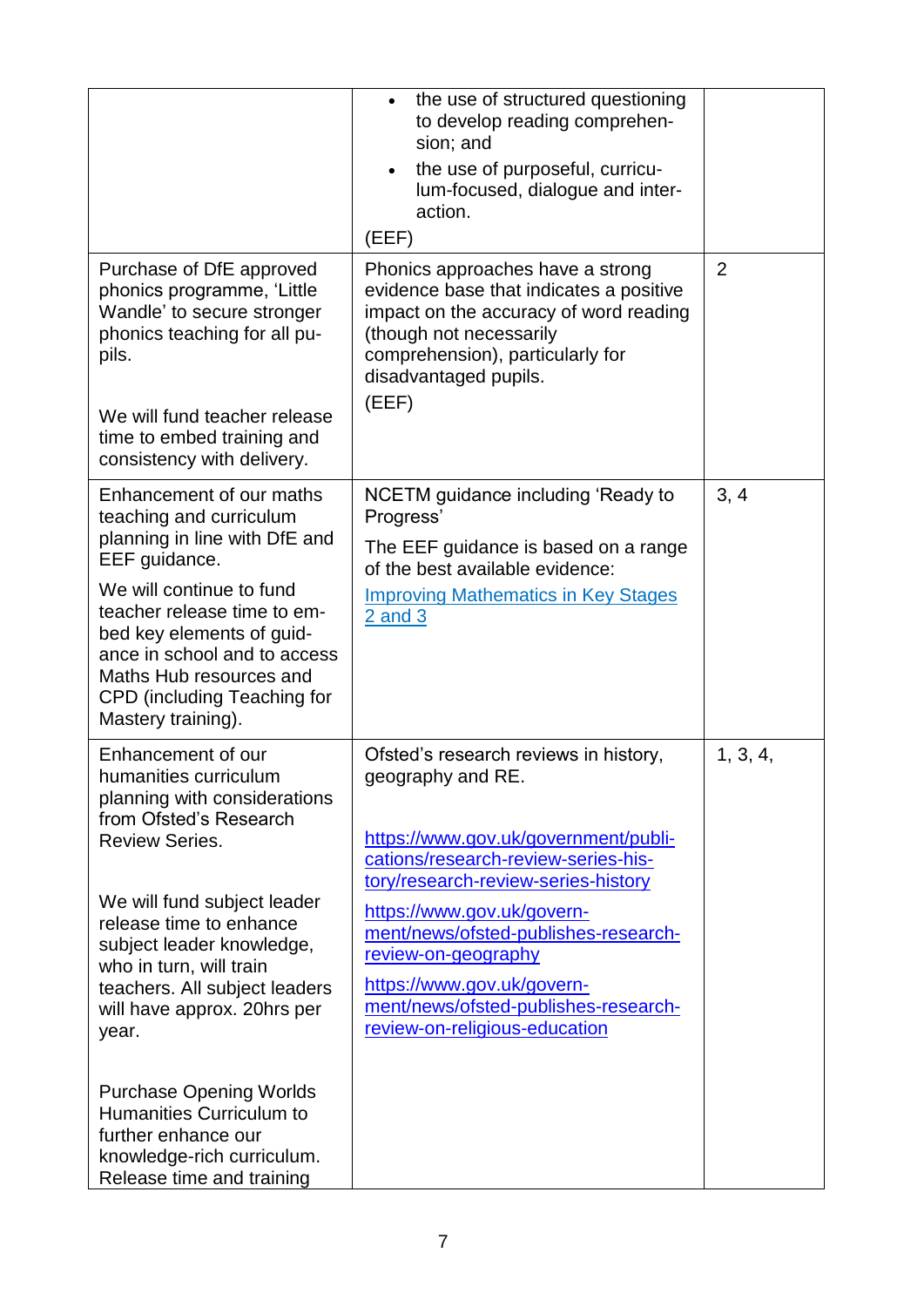| will be needed to implement<br>effectively.                                                                                                                                                                                                                                                                                                                                                                                                |                                                                                                                                                                                                                                                                                                                                                 |   |
|--------------------------------------------------------------------------------------------------------------------------------------------------------------------------------------------------------------------------------------------------------------------------------------------------------------------------------------------------------------------------------------------------------------------------------------------|-------------------------------------------------------------------------------------------------------------------------------------------------------------------------------------------------------------------------------------------------------------------------------------------------------------------------------------------------|---|
| Improve the quality of social<br>and emotional (SEL) learn-<br>ing.<br>SEL approaches will be em-<br>bedded into routine educa-<br>tional practices and sup-<br>ported by professional devel-<br>opment and training for staff.<br>Purchase Jigsaw to re-<br>source PSHE<br>Continued funding for<br>our nurture provision<br>SENCo supported 'Cir-<br>cle of Friends'<br>Emotional coaching &<br>training of Mental<br><b>Health lead</b> | There is extensive evidence<br>associating childhood social and<br>emotional skills with improved<br>outcomes at school and in later life<br>(e.g., improved academic performance,<br>attitudes, behaviour and relationships<br>with peers):<br><b>EEF Social and Emotional Learning.</b><br>pdf(educationendowmentfoundation.or<br>$g.$ uk $)$ | 5 |
| Continue to fund provi-<br>$\bullet$<br>sion of 'Forest School'                                                                                                                                                                                                                                                                                                                                                                            | The New Economics Foundation<br>(NEF) evaluation found that<br>confidence, social skills,<br>communication & language, alongside<br>physical skills improved as a result of<br>Forest School provision.                                                                                                                                         | 5 |

## **Targeted academic support**

#### Budgeted cost: **£27,000**

| <b>Activity</b>                                                                                                                                                          | Evidence that supports this approach                                                                                                                                                                          | <b>Challenge</b><br>number(s)<br>addressed |
|--------------------------------------------------------------------------------------------------------------------------------------------------------------------------|---------------------------------------------------------------------------------------------------------------------------------------------------------------------------------------------------------------|--------------------------------------------|
| Purchase of a<br>programme to improve<br>listening, narrative and<br>vocabulary skills for<br>disadvantaged pupils<br>who have relatively low<br>spoken language skills. | Oral language interventions can have a<br>positive impact on pupils' language skills.<br>Approaches that focus on speaking,<br>listening and a combination of the two<br>show positive impacts on attainment. | 1, 4                                       |
| Talk Boost<br>Early                                                                                                                                                      |                                                                                                                                                                                                               |                                            |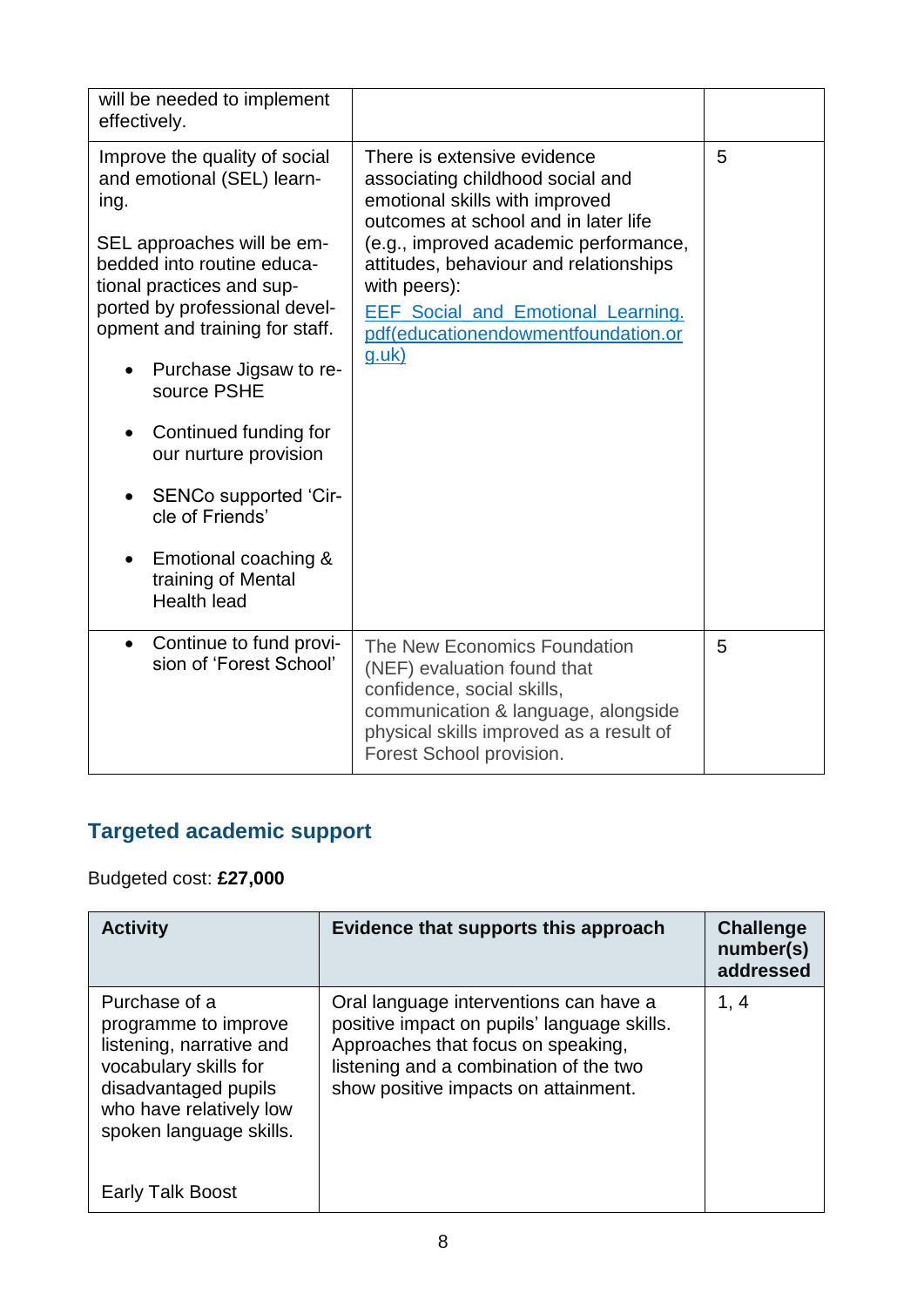| encouraging pupils to<br>read aloud and then have<br>conversations about book<br>content with teachers<br>and peers<br>deliberate practise of<br>prosidy<br>modelling inference<br>$\bullet$<br>through the use of<br>structured questioning<br>group or paired work that<br>allow pupils to share<br>thought processes<br>implicit and explicit<br>activities that extend<br>pupils<br>Encouraging pupils to<br>respond in a full sentence |                                                                                                                                                                                                                                                                                                                                                        |                |
|---------------------------------------------------------------------------------------------------------------------------------------------------------------------------------------------------------------------------------------------------------------------------------------------------------------------------------------------------------------------------------------------------------------------------------------------|--------------------------------------------------------------------------------------------------------------------------------------------------------------------------------------------------------------------------------------------------------------------------------------------------------------------------------------------------------|----------------|
| <b>Additional phonics</b><br>sessions targeted at<br>disadvantaged pupils<br>who require further<br>phonics support. This<br>will be delivered in<br>collaboration with our<br>local English hub.                                                                                                                                                                                                                                           | Phonics approaches have a strong<br>evidence base indicating a positive impact<br>on pupils, particularly from disadvantaged<br>backgrounds. Targeted phonics<br>interventions have been shown to be more<br>effective when delivered as regular<br>sessions over a period up to 12 weeks<br>(EEF)                                                     | $\overline{2}$ |
| Engaging with the<br><b>National Tutoring Pro-</b><br>gramme to provide a<br>blend of tuition,<br>mentoring and school-<br>led tutoring for pupils<br>whose education has<br>been most impacted by<br>the pandemic. A<br>significant proportion of<br>the pupils who receive<br>tutoring will be<br>disadvantaged, including<br>those who are high<br>attainers.                                                                            | Tuition targeted at specific needs and<br>knowledge gaps can be an effective<br>method to support low attaining pupils or<br>those falling behind, both one-to-one:<br>One to one tuition   EEF (educationendow-<br>mentfoundation.org.uk)<br>And in small groups:<br>Small group tuition   Toolkit Strand   Educa-<br>tion Endowment Foundation   EEF | 4              |

### **Wider strategies**

Budgeted cost: **£22,000**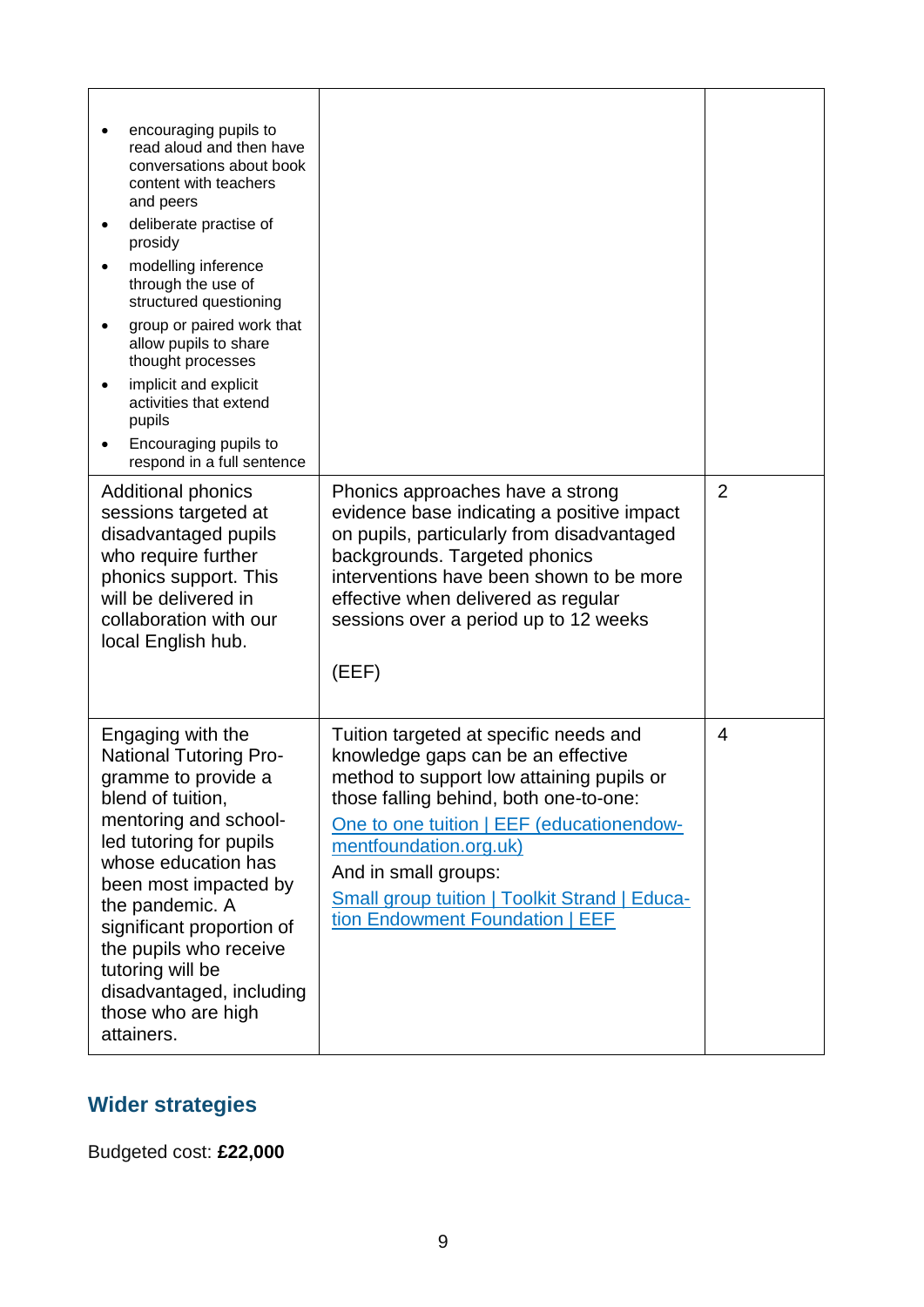| <b>Activity</b>                                                                                                                                                     | <b>Evidence that supports this</b><br>approach                                                                                                                                                                                                                                                                                                                                                                                                                                                                                                                                                                                                                                               | <b>Challenge</b><br>number(s)<br>addressed |
|---------------------------------------------------------------------------------------------------------------------------------------------------------------------|----------------------------------------------------------------------------------------------------------------------------------------------------------------------------------------------------------------------------------------------------------------------------------------------------------------------------------------------------------------------------------------------------------------------------------------------------------------------------------------------------------------------------------------------------------------------------------------------------------------------------------------------------------------------------------------------|--------------------------------------------|
| Continued staff CPD on behavior &<br>classroom management with the aim<br>of developing our school ethos and<br>improving behaviour and attitudes<br>across school. | Both targeted interventions and<br>universal approaches can have<br>positive overall effects:<br><b>Behaviour interventions   EEF</b><br>(educationendowmentfoundatio<br><u>n.org.uk)</u>                                                                                                                                                                                                                                                                                                                                                                                                                                                                                                    | 5                                          |
| Continued funding of our Parent<br><b>Support Advisor</b>                                                                                                           | Using parent ambassadors<br>(advisors).<br>(e.g. providing food and<br>childcare, encouraging people<br>to attend once for a 'try out');<br>re-presenting or re-branding the<br>service to reduce stigma; using<br>snowball or chain referral;<br>holding meetings in appropriate<br>buildings; employing staff who<br>can relate to parents (e.g.<br>parents from similar<br>backgrounds); offering home<br>visits etc. (Anthony et al. 2014;<br>Dawson-McLure et al. 2015;<br>Pears et al. 2015;<br>Portwood et al. 2015;<br>Eisenhower et al. 2016; Stein<br>2017).<br><b>B Percy-Smith, 'Parent Support</b><br>Advisors: A key link in<br>integrated Child and Family<br>Services', 2011 | 5                                          |
| <b>Implementing and Embedding</b><br>principles of good practice set out in<br>the DfE's <b>Improving School</b><br>Attendance advice.                              | The DfE guidance has been<br>informed by engagement with<br>schools that have significantly<br>reduced levels of absence and<br>persistent absence.                                                                                                                                                                                                                                                                                                                                                                                                                                                                                                                                          | 6                                          |
| Contingency fund for acute issues.                                                                                                                                  | Based on our experiences and<br>those of similar schools to ours,<br>we have identified a need to set<br>a small amount of funding aside<br>to respond quickly to needs that<br>have not yet been identified.                                                                                                                                                                                                                                                                                                                                                                                                                                                                                | All                                        |

### **Total budgeted cost: £104,300**